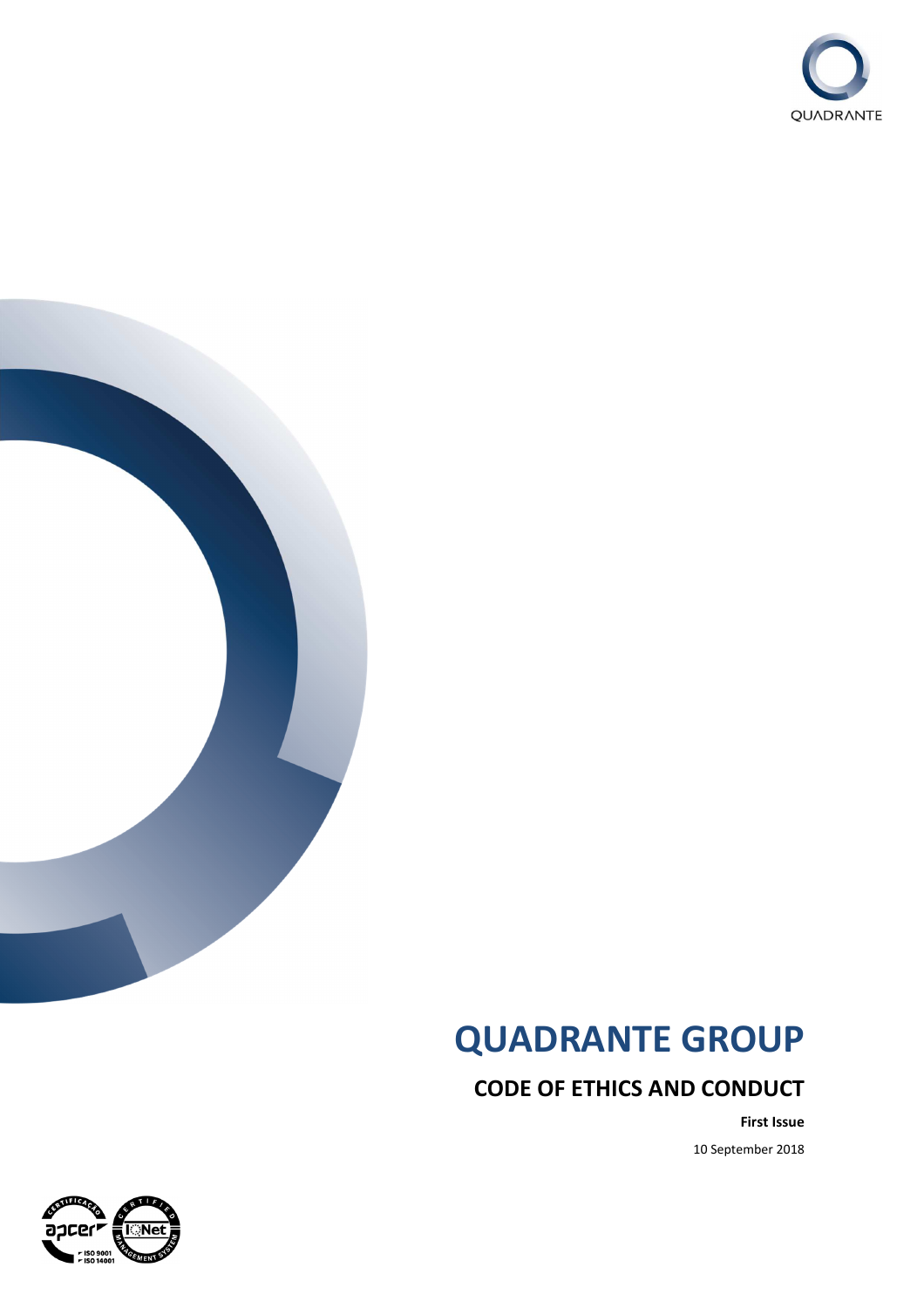

# CODE OF ETHICS AND CONDUCT

# **GENERAL TABLE OF CONTENTS**

 $\frac{1}{2}$ 

| $\overline{1}$ | MESSAGE FROM THE EXECUTIVE COMMITTEE <b>AND INTERNATIONAL SET AND INCOMMUNITY 3</b>                                                                                                                                                 |    |
|----------------|-------------------------------------------------------------------------------------------------------------------------------------------------------------------------------------------------------------------------------------|----|
| $\overline{2}$ | PRESENTATION 4                                                                                                                                                                                                                      |    |
| 2.1            |                                                                                                                                                                                                                                     |    |
| $2.2^{\circ}$  |                                                                                                                                                                                                                                     |    |
| 2.3            |                                                                                                                                                                                                                                     |    |
| 3              | QUADRANTE'S CULTURE 5                                                                                                                                                                                                               |    |
| 3.1            |                                                                                                                                                                                                                                     |    |
| $3.2^{\circ}$  |                                                                                                                                                                                                                                     |    |
| 3.3            |                                                                                                                                                                                                                                     |    |
| 3.4            |                                                                                                                                                                                                                                     |    |
| 3.5            |                                                                                                                                                                                                                                     |    |
| $\frac{4}{1}$  | $\overline{10}$<br><b>OUR PEOPLE</b>                                                                                                                                                                                                |    |
|                |                                                                                                                                                                                                                                     |    |
|                |                                                                                                                                                                                                                                     |    |
| 4.3            |                                                                                                                                                                                                                                     |    |
| $\overline{5}$ | $\sim$ 13<br><b>CLIENTS</b>                                                                                                                                                                                                         |    |
| 6              | SUPPLIERS AND BUSINESS PARTNERS NATIONAL RESEARCH AND THE SUPPLIERS AND RESEARCH AND THE SUPPLIERS AND THE SUPPLIERS                                                                                                                |    |
| 6.1            |                                                                                                                                                                                                                                     |    |
| 6.2            |                                                                                                                                                                                                                                     |    |
| $\overline{1}$ | <b>COMPETITORS</b>                                                                                                                                                                                                                  |    |
| 8              | <u>COMMUNITY AND ENVIRONMENT</u> 2008 2009 2012 2022 2023 2024 2024 2022 2023 2024 2022 2023 2024 2022 2023 2024 2022 2023 2024 2022 2023 2024 2022 2023 2024 2023 2024 2022 2023 2024 2022 2023 2024 2023 2024 2023 2024 2023 2024 |    |
| 9              | <b>BUSINESS CONDUCT</b>                                                                                                                                                                                                             |    |
| 9.1            |                                                                                                                                                                                                                                     |    |
| 9.2            |                                                                                                                                                                                                                                     |    |
| 9.3            |                                                                                                                                                                                                                                     |    |
| 9.4            |                                                                                                                                                                                                                                     |    |
| 9.5            |                                                                                                                                                                                                                                     |    |
| 10             | PROVISION OF INFORMATION, REPORTS AND COMPLAINTS 20                                                                                                                                                                                 |    |
| 11             | NONCOMPLIANCE                                                                                                                                                                                                                       | 21 |
| 12             | <b>MONITORING AND REVIEWS</b>                                                                                                                                                                                                       | 22 |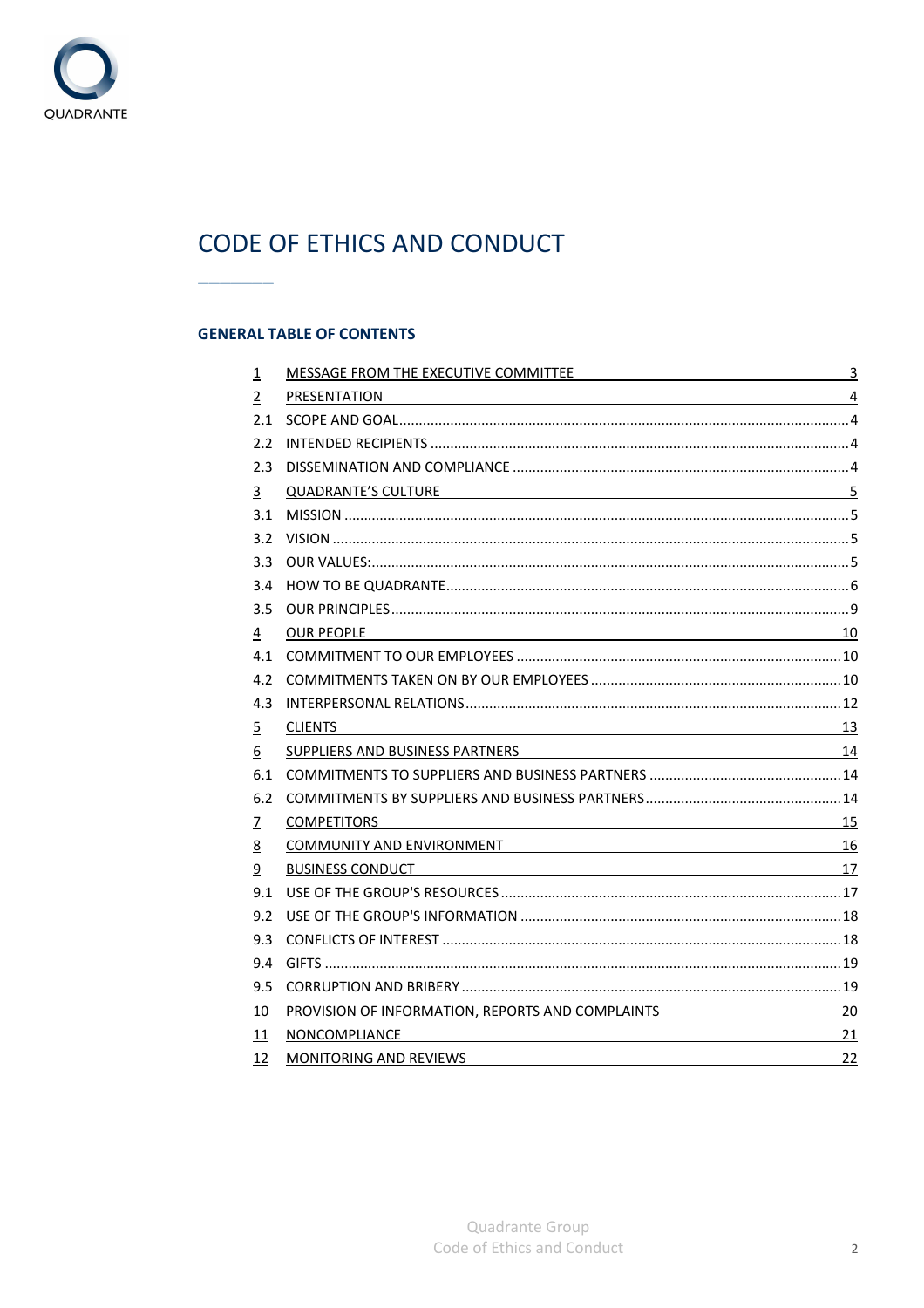

# CÓDIGO DE ÉTICA E CONDUTA

 $\frac{1}{2}$ 

# **1 MESSAGE FROM THE EXECUTIVE COMMITTEE**

QUADRANTE was born 20 years ago. Its ambition was simple but bold: a Client-centric company that was flexible, fast and capable of developing High-Quality Projects. To do it well and quickly, always upholding Quality and Good Principles.

20 years later, this formula, which seemed impossible, is the brand image of the QUADRANTE Group. 20 years in which the Group always remained faithful to its values:

- **High Standards and Determination**
- **Excellence**
- **Integrity**
- **Respect**
- **Collaboration**
- **Flexibility**

We remain committed to growing even more. Not as an end in itself but with the aim of providing our Staff, Clients, Partners and Suppliers with even more opportunities, to overcome challenges, to create more wealth and to contribute to the Societies in which we operate in a positive way.

However, an organisation can only grow in a sustainable way and create bonds of trust, when it possesses a strong culture and principles of ethical conduct that are not only known but also followed by all those who are part of it. Far more than complying with rules and regulations, we must act in accordance with our own ethical principles. That is what leads us to think and act in the right way, thus upholding the unquestionable ethical standards for which our Group is known.

Sometimes, a tiny stone can make a huge gear mechanism grind to a halt. The same is true of an organisation – a small misconduct can jeopardise its reputation or even the entire organization itself, putting all Employees at risk.

The Integrity of the QUADRANTE Group is fully dependent on the individual behaviour of each of its stakeholders, regardless of day-to-day or corporate pressures. Because Ethics and (good) Conduct are anchors to cope with such pressures, we have decided to publish this Code, which is nothing more than a set of common-sense phrases and messages that have always been intrinsic to the Group.

The good performance of the Group is based on trust. The trust that binds Clients, the Company, its Employees, Suppliers and Public Institutions acts like the concrete of our organisation. Without that concrete, no organisation can stand.

QUADRANTE is confident that everyone has assimilated its Values and Principles and defends them every day, keeping in mind this Code of Ethics and Conduct.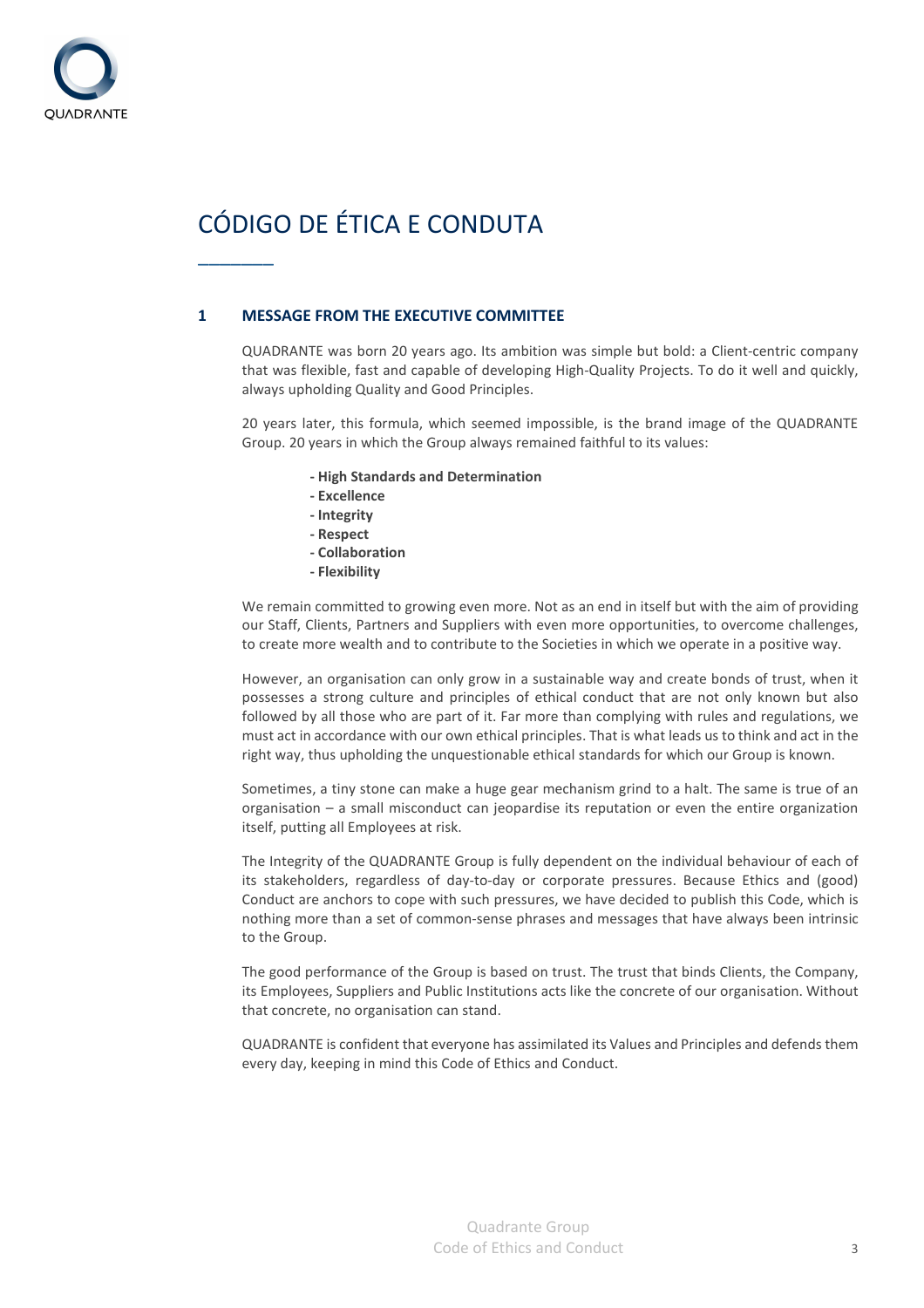

# **2 PRESENTATION**

#### 2.1 Scope and Goal

The QUADRANTE Group operates internationally as an Engineering and Architecture Consultant. Although we act in diversified business areas and in different geographies, our attitudes should be the same, which is why this Code defines how the Group's companies, employees and business partners (when the Group can be held responsible for their actions) should act, both among themselves and in relation to the communities in which they operate.

All Employees must act in an upright and efficient way in the search of value creation for Clients and for the Group, by incorporating the values set out in this Code.

The Code was created for the following

# *The Code of Ethics and Conduct is a guide and does not restrain me*

*The Code helps me on my day-to-day activities and inspires me, it does not restrict me. It gives me a line to follow in my behaviour, but it does not curtail my actions.* 

*By understanding this Code, I act with greater autonomy and within the ethical standards in which I believe, and which are expected of me by the Institution.* 

- purposes: To clarify and disseminate the Principles and Values that guide the activities of the QUADRANTE Group, so that all employees can understand them, assimilate them and put them into practice;
	- To promote and encourage the adoption of exemplary attitudes and behaviours towards all Employees, Suppliers and Business Partners;
	- To consolidate the institutional image of the QUADRANTE Group as an ethical and responsible organisation.

#### 2.2 Intended Recipients

The Code applies to all members of the Group's corporate bodies (hereinafter referred to as "Employees") and to any person or entity providing services to the Group (suppliers and business partners) on an ongoing or sporadic basis.

#### 2.3 Dissemination and Compliance

This Code is provided to all Employees, Suppliers and Business Partners and is published in the Group's website: WWW.QD-ENG.COM

All Employees undertake to comply with this Code upon receiving it. To this aim, they understand that they are to read it carefully and refer to it whenever necessary. At the time of signing of their employment contract, all new Employees also sign a Declaration certifying their awareness of this Code and their individual commitment to comply therewith.

Business Partners shall also sign a commitment to comply with the rules and principles set out in this Code prior to the commencement of their performance.

The QUADRANTE Group undertakes to disclose this Code to all its suppliers, who shall, whenever the Group can be held responsible for their actions, act in accordance with the rules and Principles described herein.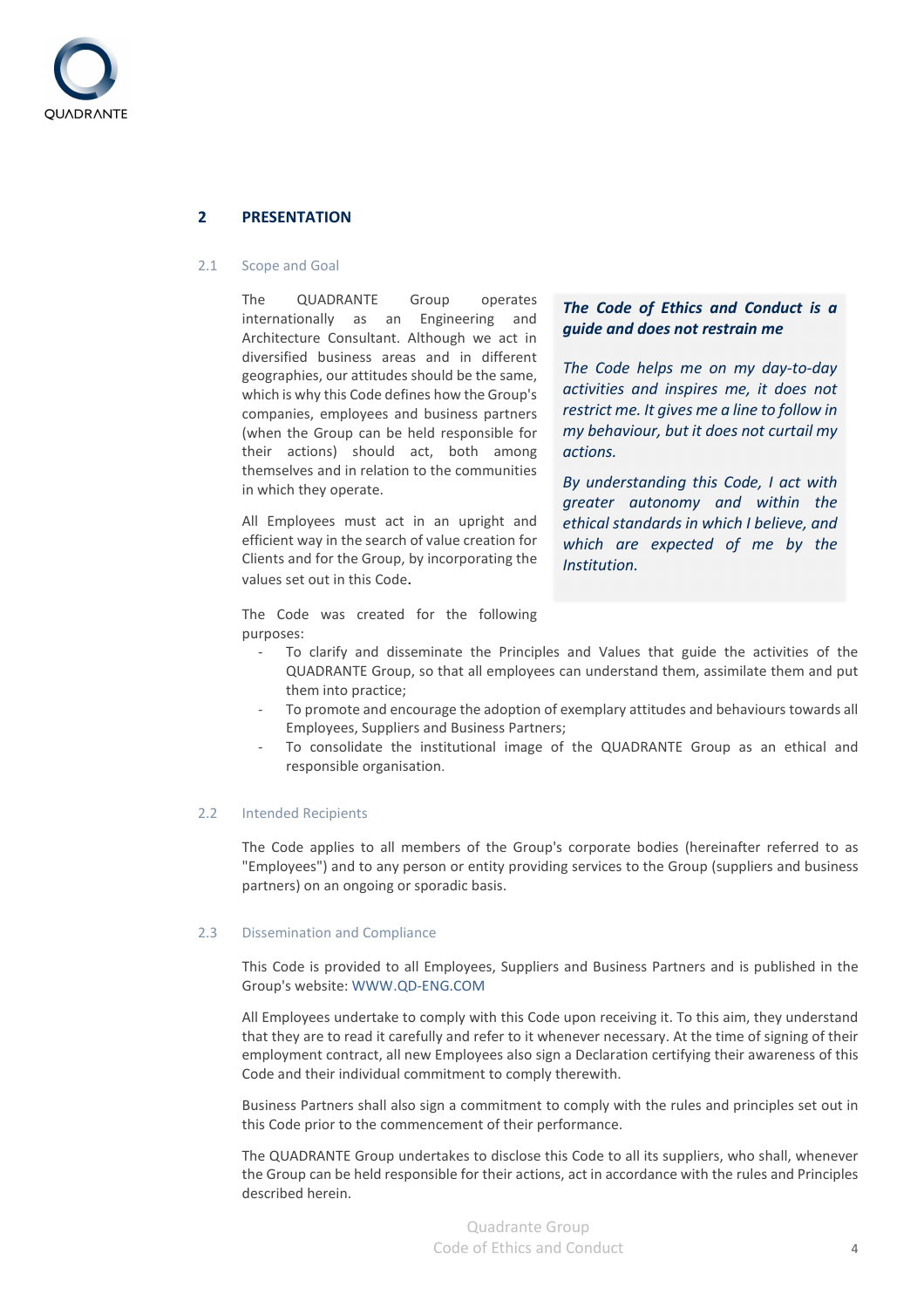

# **3 QUADRANTE's CULTURE**

#### 3.1 Mission

#### **Designing. Delivering. Adding Value**

The company's mission reflects the purpose of its existence.

QUADRANTE's mission involves creating value through Engineering and Architecture Consulting Services

There are several aspects of adding value – adding value for Clients by providing services with prices below the perceived value; adding value for employees through the possibility of career development, allowing them to gain higher levels of experience; and adding value for the company, through its own operating efficiency, thus giving rise to results that allow providing excellence in Customer Services.

#### 3.2 Vision

QUADRANTE seeks to serve its Clients in an exceptional manner, creating value through professional and diligent actions, abiding by the strictest ethical principles. It aims to strengthen its ability to attract and retain exceptional employees, providing unique opportunities for development and responsibility. To do so, it evolves as a global provider of Engineering and Architecture services that aims at becoming a benchmark company.

#### 3.3 Our Values:

#### **High Standards and Determination**

We are strongly committed to our clients and therefore we try to exceed their expectations in every project. We anticipate Client's needs and respond to each problem with resilience and determination. Driven by the will to find more and better technical solutions, we work hard to achieve professional and commercial success.

#### **Excellence**

We encourage excellent service, we stimulate the excellence of our employees and we constantly strive to develop innovative, efficient and sustainable solutions capable of generating value for our clients. We are proud of our history, the path we have followed and the work we do every day.

#### **Integrity**

We know that integrity is vital to the fulfilment of all the commitments that we assume. We are guided by a fair and rigorous behaviour that promotes a culture of safety and general well-being.

Honesty defines what we are and what we do, thus we demand a strong sense of ethics from the whole team and do not tolerate any form of bribery or corruption.

#### **Respect**

We are constantly concerned about respecting the environment and the communities impacted by our work. Client satisfaction is paramount, and we see its interests as our own. As we have a global and multidisciplinary presence, we know the importance of valuing all human beings and all cultures, this is why we invest in operations characterised by the principle of equality.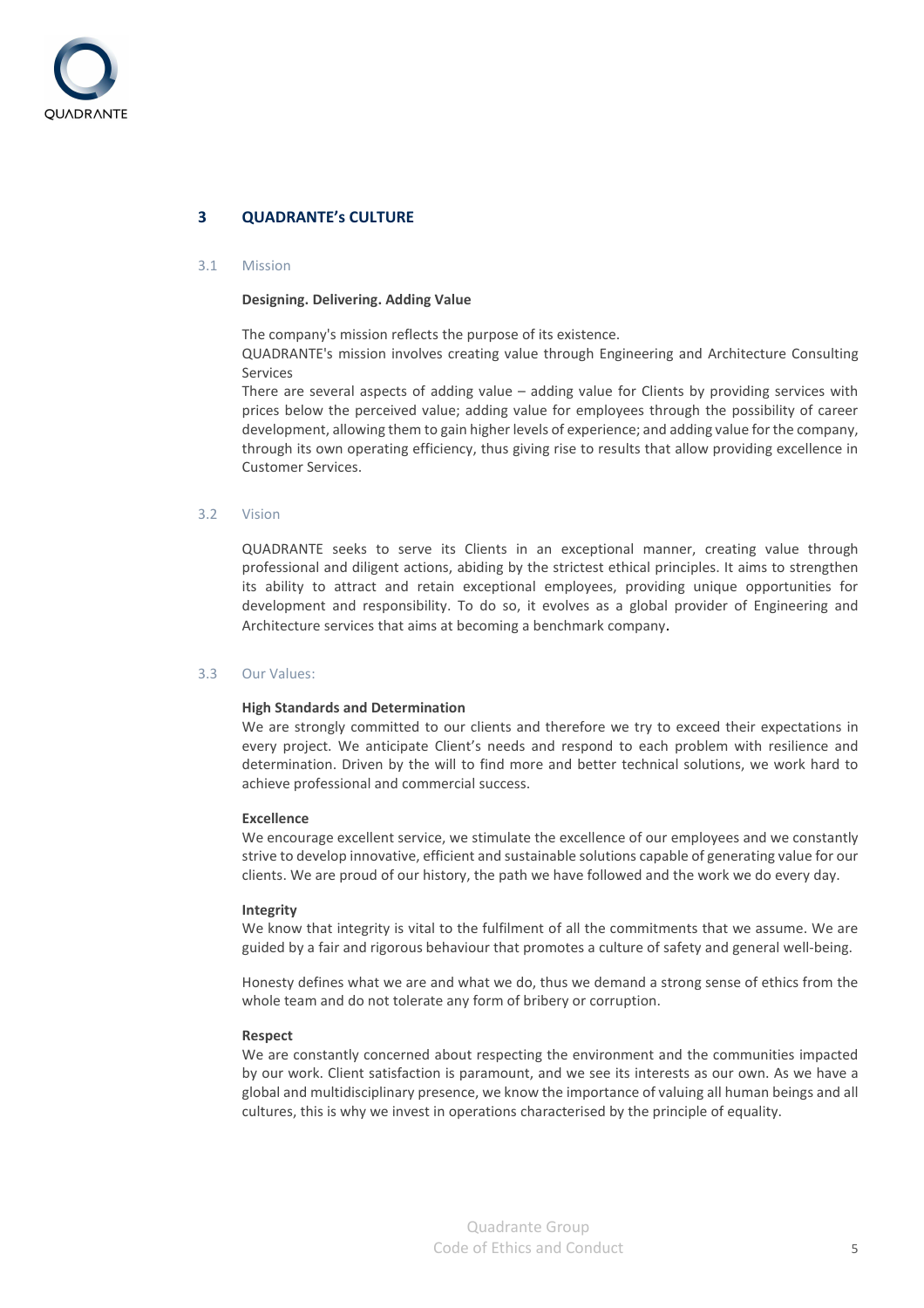

#### **Collaboration**

We believe that success results from teamwork and therefore we invest in the professional relationships we establish with our clients. We guide what we do by a sense of collaboration and devalue individualism. We care about the communities impacted by our work, fostering a sense of cooperation at all levels.

#### **Flexibility**

We are a team of flexible and versatile professionals. We adapt to the local contexts in which we work and deal with change in a straightforward manner. We collaborate with our clients with a focus in continuous improvement, seeking maximum efficiency in all that we do and in the solutions we develop.

#### 3.4 How to BE QUADRANTE

#### **1 - Professionalism**

Our team is composed of highly qualified professionals with recognised experience in other highstandard organisations. A team that works according to the best standards and practices in the industry. A team that faces each challenge with responsibility, rigour and competence, investing in the best management, engineering and compliance practices to provide high-value services to the client.

#### **2 – Sustainability**

We assume the responsibility and the opportunity to contribute to the improvement of environmental, social and economic sustainability, developing policies that allow us to assure that sustainability is a pillar of QUADRANTE's culture.

We work closely with our clients to ensure the development of highly sustainable solutions adjusted to the cultural, physical and social reality of each project, aiming for lower impacts and lower energy and material consumption during the construction and life cycle of the infrastructure we design.

We believe in leading by example and we are proud of contributing to improve the quality of life of the communities in which the infrastructures we design are delivered.

#### **3 – Commitment**

Each QUADRANTE consultant has a commitment towards the organisation and the organisation has a commitment towards the client. This describes what we are and what we do. We are continually committed on understanding each Client's needs and demands, trying to challenge them with innovative solutions, exceed their expectations and promote sustainability in the environment where we operate.

#### **4 - Collaboration**

We know that great accomplishments cannot be achieved in an individualistic way and that teamwork is vital to success.

"If you want to go fast, go alone. If you want to go far, go together." This is one of the mottos that govern us. Therefore, we advocate for projects developed by multidisciplinary teams that contribute with different points of view for the richness of the solution. We believe that our services shall be developed in close collaboration with the client, which we see as an integral part of our team.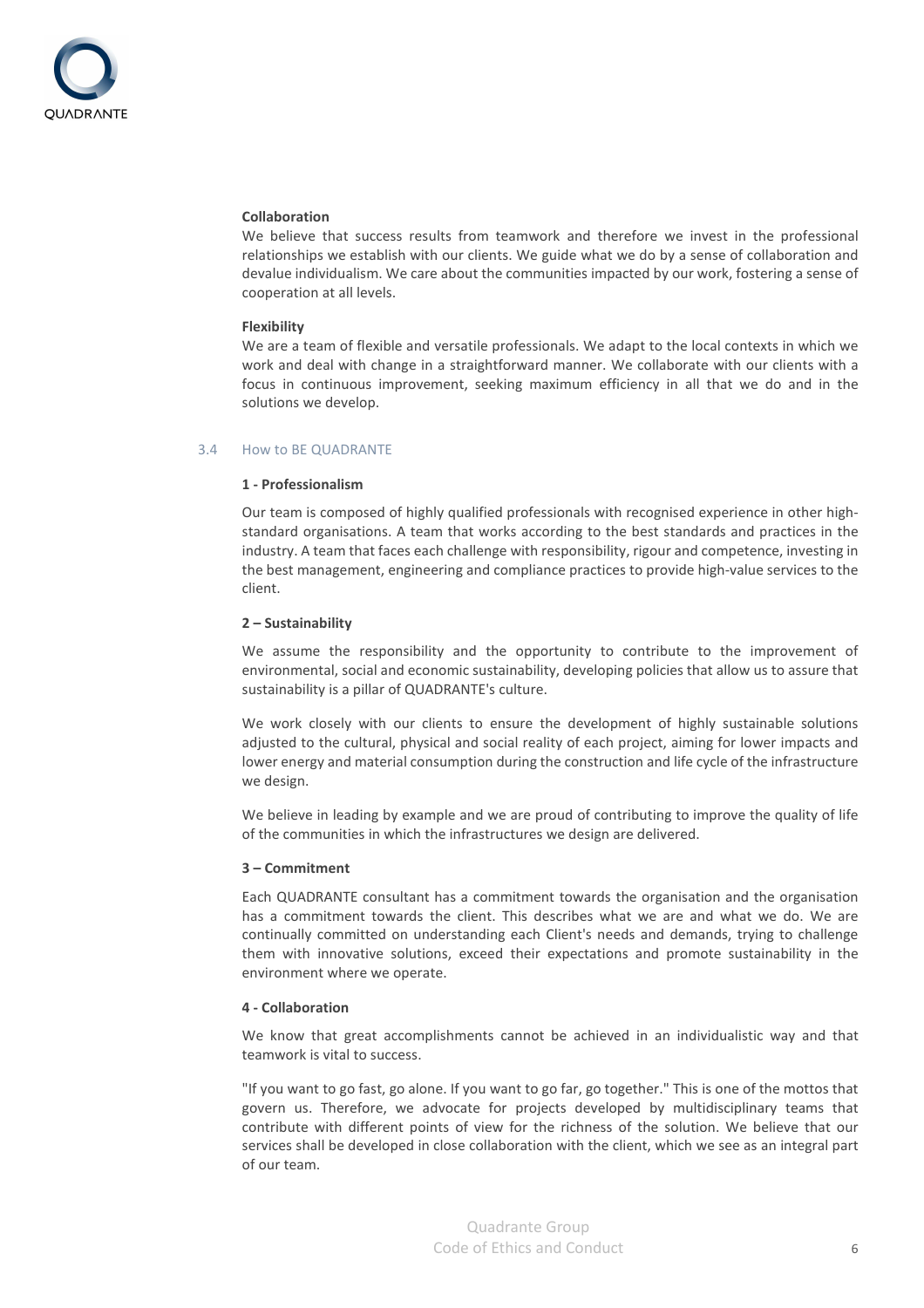#### **5 – Resilience**

We know that the best solutions are not easy to find. We know that simplicity is not easiness. We know that, in order to face the volatile and unforeseen environment that surrounds our clients and our organisation, our activity needs to be driven by persistence, operational capacity, ambition, and flexibility, to assertively respond to short- and long-term objectives.

That's why we are resilient, in other words, flexible and resistant.

#### **6 – Integrity**

Over the last 20 years, we have evolved from a small company of four Engineers to a multidisciplinary company present in ten countries located on three different Continents.

Since day one, our convictions have been absolutely clear – bribery, corruption and lack of ethics are completely unacceptable. A philosophy that is always present in the way we conduct our business and in the dedication we put into each project.

A philosophy that is part of the organisation's deepest values

#### **7 – Creativity**

Creativity and feasibility go hand in hand at QUADRANTE. Working as a team, we look for creative and innovative solutions to face the challenges and constraints that are presented to us.

We are continually learning to be more creative. We learn through the experiences of the organisation around the world. We always want more, and we always aim to be better. Therefore, we look for demanding clients who foster our creativity, placing at their disposal multidisciplinary and highly motivated teams that are able to meet their challenges.

#### **8 – Human Focus**

The Infrastructure and Buildings we design are intended to improve human life. We know that our activity forces us to have a high sense of responsibility towards Society.

We are talking about the improved conditions that a hospital promotes, the impact that a water supply and sewage system have on the increase of the average life expectancy or the improvement that an electric power system brings to the population. We are talking about the impact that a new road network has on reducing the traffic time of thousands of people, and also about the improvement that an infrastructure well integrated into the environment can promote. These are some examples of our contribution and of what we do and what we can do for the welfare of the Human Being.

#### **9 – Safety**

The concern for the safety of our Employees, of the Workers involved in the construction of our projects and of the populations we serve is constantly present in our activity.

We seek to actively contribute to a zero-accident policy throughout the life cycle of the infrastructure we design by using solutions and issuing recommendations for all stakeholders that focus in human safety.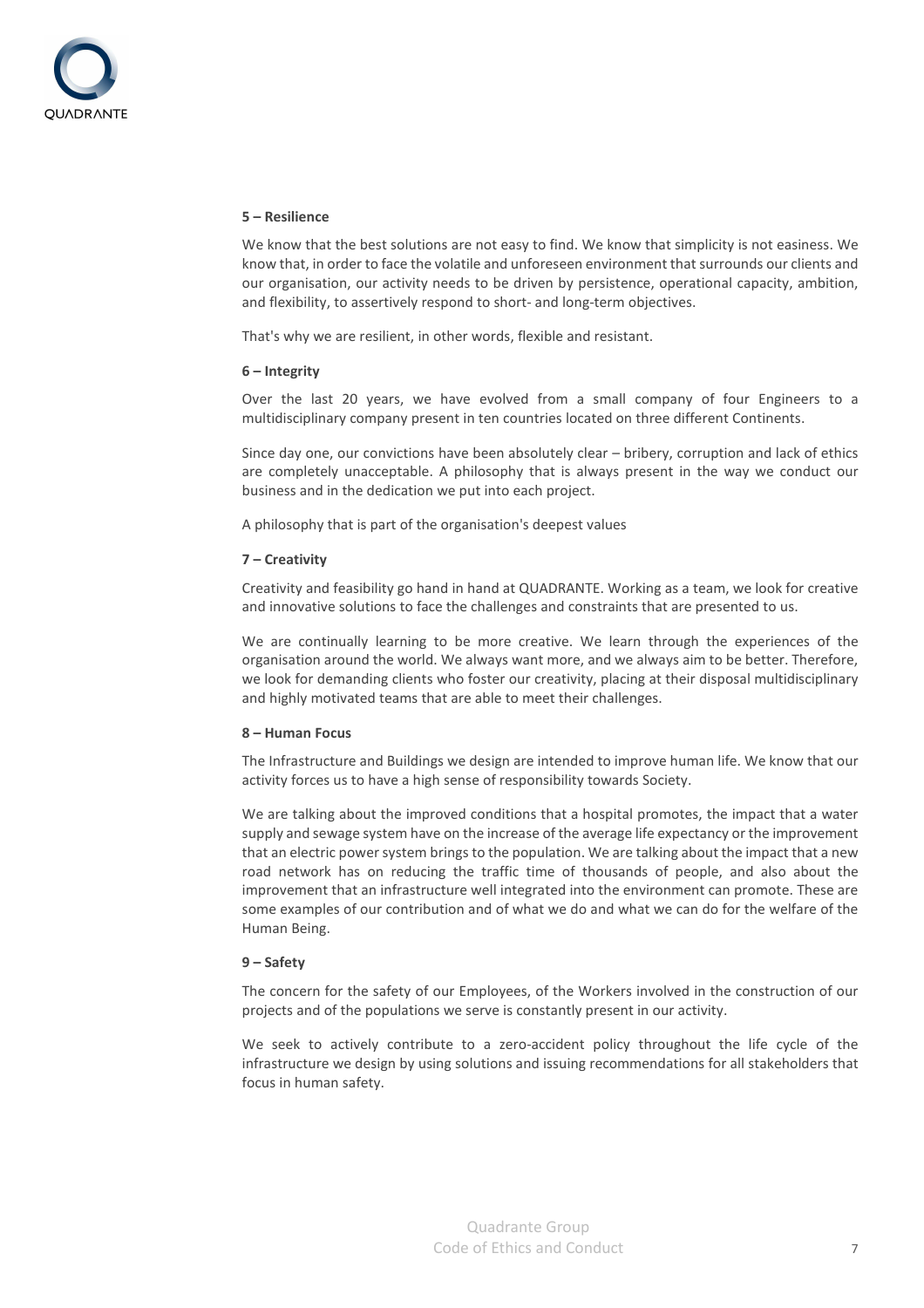

#### **10 – Risk Management**

We know that risk management is absolutely vital for our clients. This is the reason why we seek to help them to identify risks, but also to find measures to contain and mitigate them.

We are aware that risk involves two sides: danger and opportunity. Therefore, we guide our clients in risk management considering the opportunities that each risk may offer, trying to maximise their gain.

#### **11 – Leadership**

Clients can expect proactivity and leadership from QUADRANTE. We do not react to challenges and constraints with indifference; we confront them with solutions.

We avoid inaction while taking leadership of any matter, responding in a diligent, dynamic and efficient way.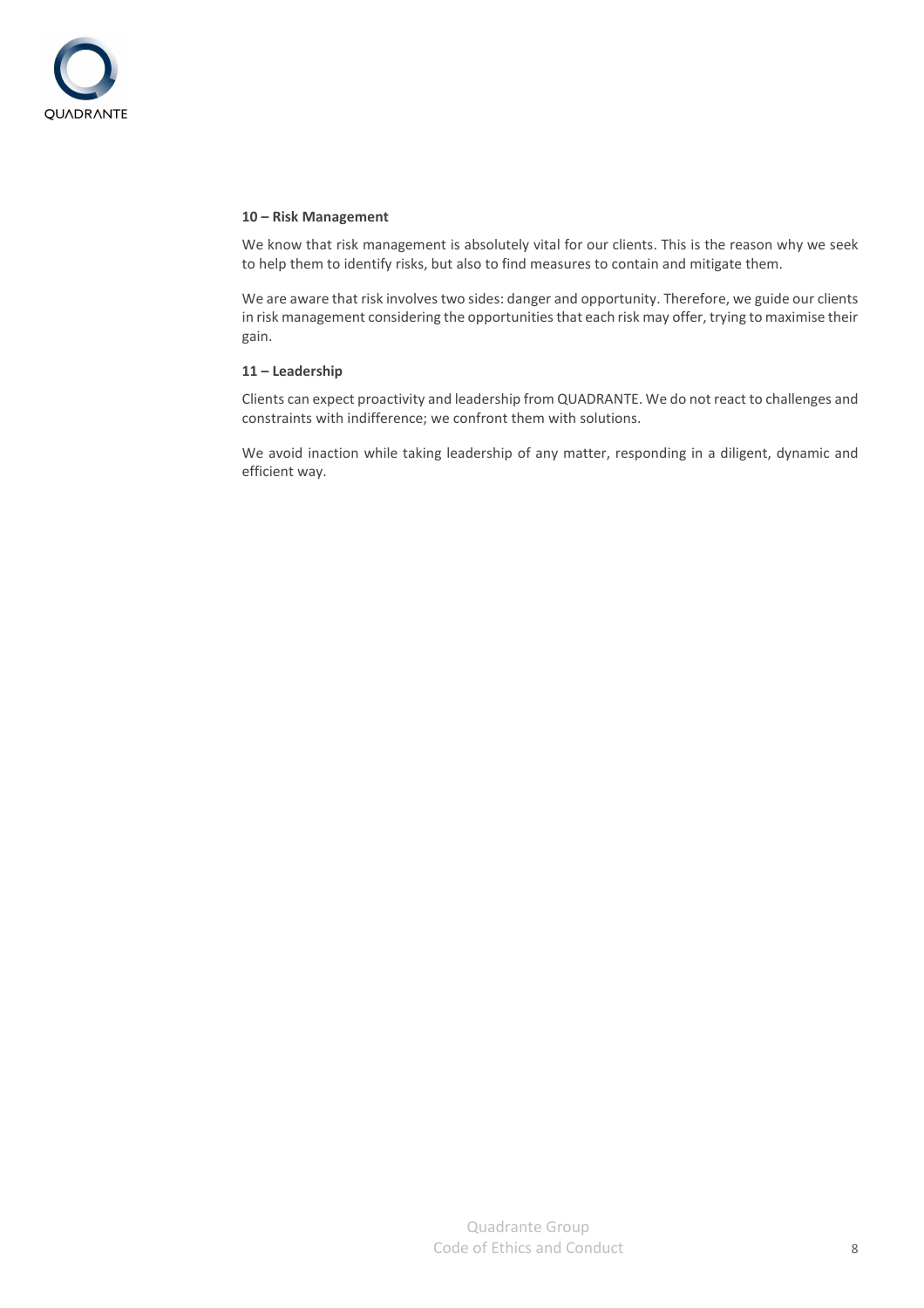

# 3.5 OUR PRINCIPLES

- 1 We operate in an ethically flawless and independent way
- 2 We seek to approach our work from the client's point of view and with a "spirit of ownership"
- 3 Our work is guided by rigour, quality, analytical skills and flexibility
- 4 We encourage career development and support the training of our employees
- 5 We advocate for economic and social development and for a sustainable environment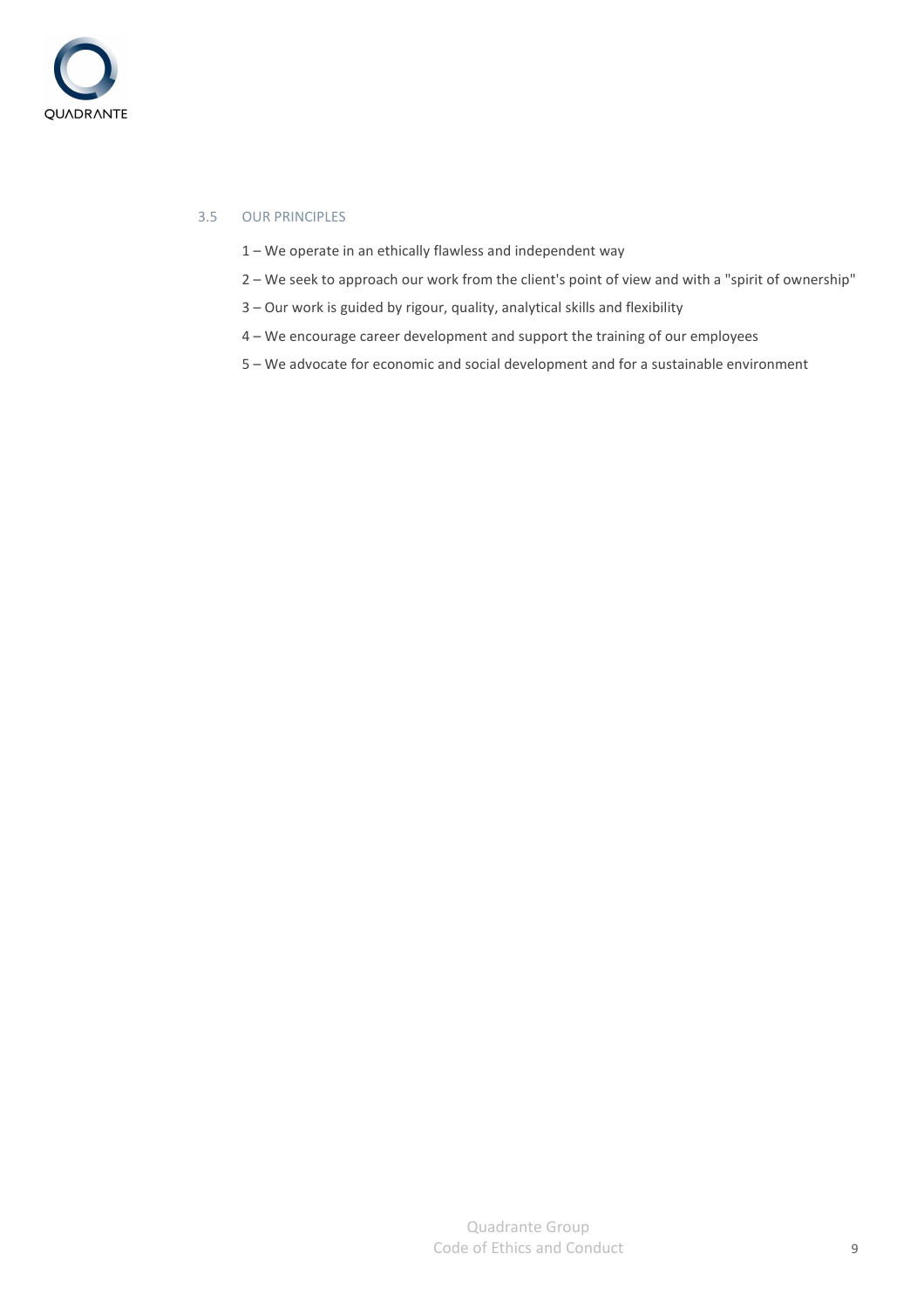

# **4 OUR PEOPLE**

#### 4.1 Commitment to Our Employees

The QUADRANTE Group takes on the following commitments towards its Employees:

- to act in accordance with all applicable legal and regulatory standards and, in particular, with the rules governing the protection of workers' rights;
- to protect all employees and not tolerate any acts of psychological violence or moral coercion
- this includes insults, threats, ostracising, invasion of privacy or professional limitation with the purpose or effect of embarrassing the person, impairing their dignity or creating an intimidating, hostile, degrading, humiliating or destabilising work environment;
- to never condone any form of harassment or violation of the dignity of employees;
- to not admit discriminatory behaviour towards Employees on the basis of gender, race, ethnicity, religious conviction, partisan affiliation or otherwise, so as to promote equality of opportunities and ensure integrity and dignity in the workplace;
- to promote personal development and professional progression of our Employees, through ongoing training and selection, evaluation and remuneration policies that are guided by the criteria of merit and best market practices;
- to provide a healthy, safe and enjoyable working environment, which encourages wellbeing and productivity;
- to promote communication and information sharing among Employees;
- to conduct the Group's business based on a vision of long-term Value Creation, allowing Employees to take part in the construction of the Group and promoting common goals and team spirit.

#### 4.2 Commitments taken on by Our Employees

The Group's employees take on the following commitments:

- to carry out their duties in a responsible and professional manner, protecting the Group's resources through rational, sensible and frugal use;
- to adopt an appropriate and dignified behaviour, which is consistent with the prestige of the QUADRANTE Group, namely when communicating with other Employees or with third parties;
- to use social media and online communication responsibly, so as to prevent such use from damaging the good name of the Group, and to refer to it always with respect, loyalty, common sense and in line with the Group's Values and Principles;
- to update their knowledge and skills, ensuring they are in line with their professional goals, attending any training opportunities offered or recommended by the Group;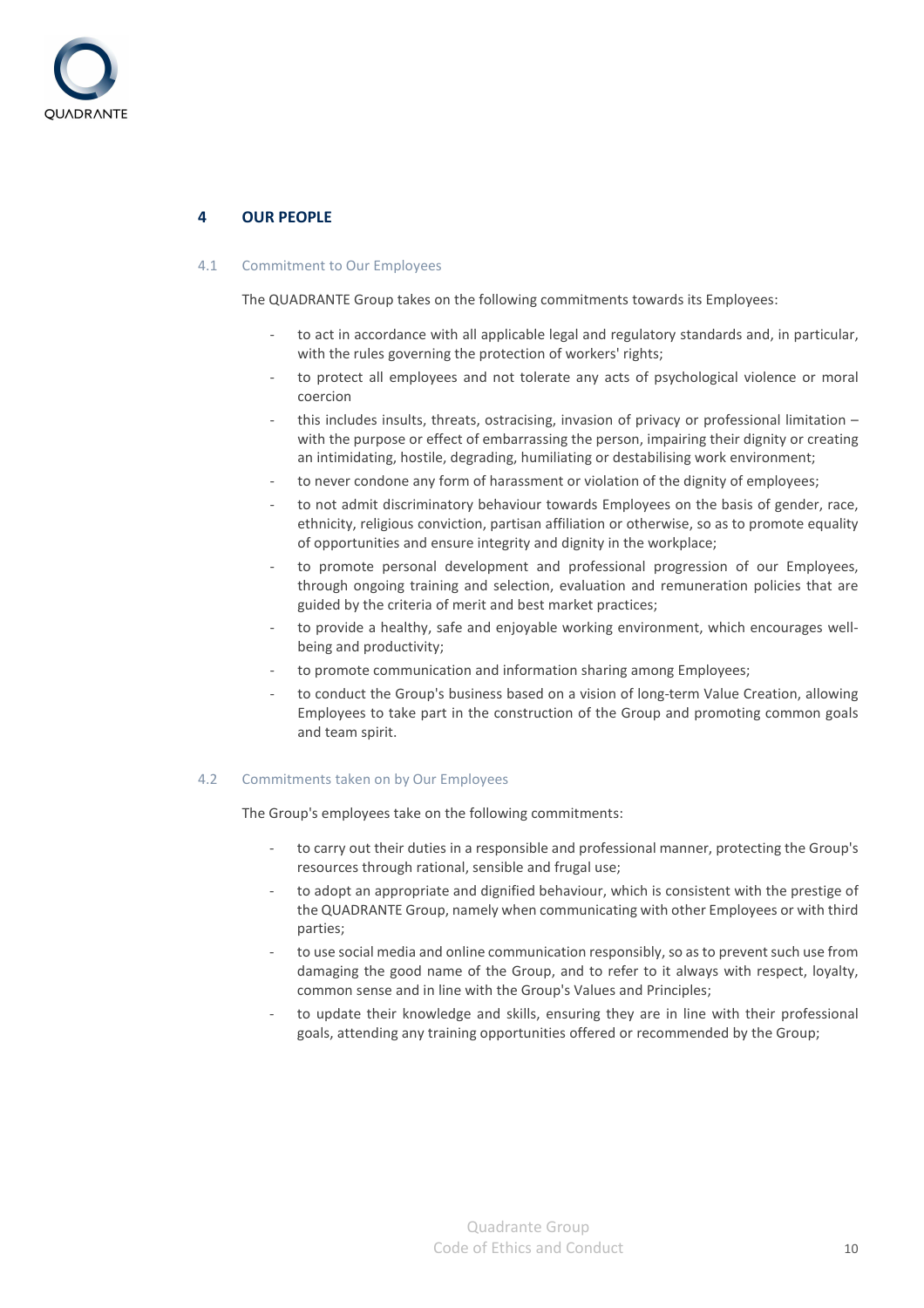

- to adopt a collective and individual attitude that is committed and proactive both in terms of teamwork and individual initiative, at all times, in order to increase productivity and efficiency;
- to contribute to the Group's business in a consistent, creative, committed and persistent manner, so as to help the Group achieve its goals and results, properly managing risks;
- to refrain from using any Confidential Information for their benefit or disclose any Confidential Information to anyone outside the QUADRANTE Group, also undertaking to take all necessary measures to ensure that such information remains confidential;

#### *Individual Responsibility*

*It is my responsibility to know and fulfil my obligations towards the company and towards my coworkers, who do the best they can every day.* 

*By knowing clearly how I should act, I will act with greater autonomy and I can grow professionally, thus strengthening QUADRANTE's Culture.* 

*I am proud to be part of an organisation that values integrity and that wants to do well and abide by good principles, even knowing it is not perfect.* 

- to not have any direct or indirect interest in any Concurrent Entity (whether as an administrator, manager, director, partner, shareholder, owner, employee, consultant, agent, representative, supplier or stakeholder of any kind) or in any entity that sells or purchases goods or services from the QUADRANTE Group, unless duly authorised by their hierarchical superior;
- to refrain from carrying out any activity that competes against the interests of the QUADRANTE Group;
- to refrain from accepting any commissions, prizes or gratuities from any third parties with whom QUADRANTE has commercial, professional or partnership relations, in accordance with section 9.4 of this Code;
- to ensure that any Group assets (including mobile devices, computers and e-mail addresses) in their possession are used only for professional purposes and to refrain from using them for any other purposes – see also section 9.1 of this Code;
- to safeguard the QUADRANTE Group's commercial relations with its Clients, in particular, refraining from using them for personal benefit or transmitting to any third parties – even after leaving the Group – any contacts or activities in which they have been involved with QUADRANTE Group Clients, except in the context of curricular references.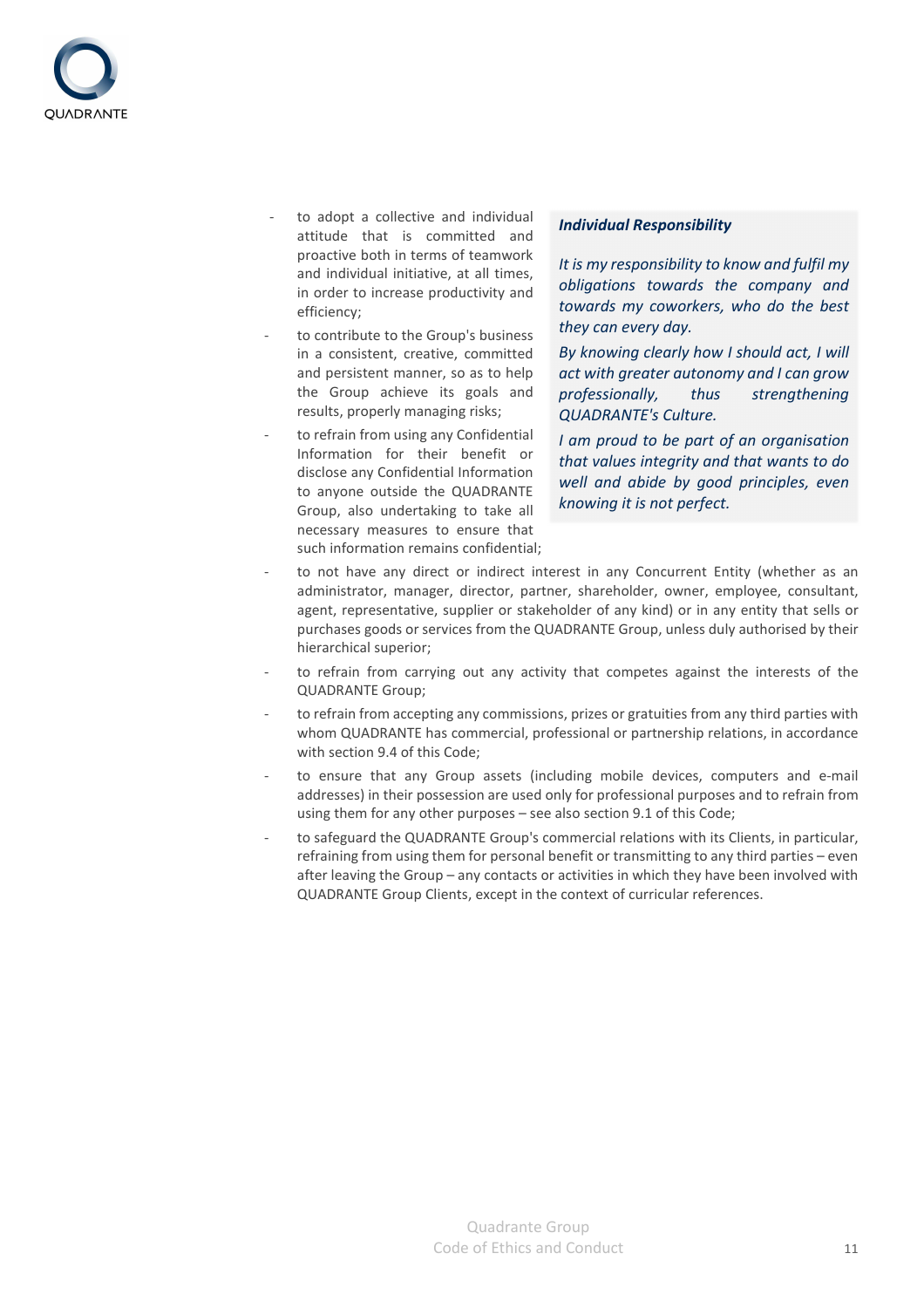

#### 4.3 Interpersonal Relations

The Employees of the QUADRANTE Group undertake:

- to behave in a cordial manner, taking into account the due mutual respect between persons
- to assume, with each other and with Suppliers and Business Partners a transparent, clear and honest behaviour, communicating as clearly as possible
- to assume an attitude of open and loyal cooperation that contributes to a good work environment and greater productivity, with the aim of, in a joint effort with Clients, striving for excellence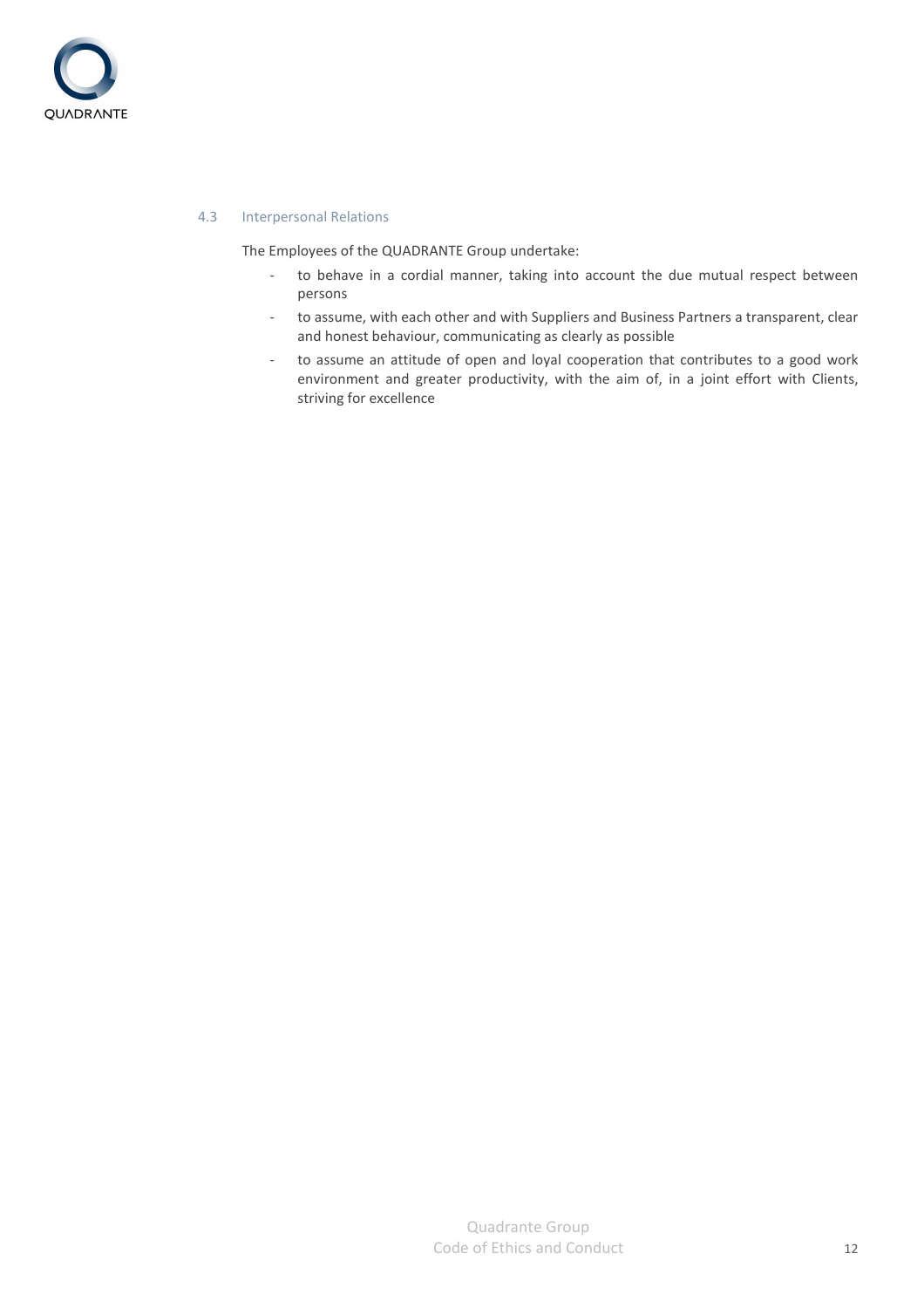

# **5 CLIENTS**

In addition to ensuring the quality of the services provided and compliance with legislation, the QUADRANTE Group is committed to serving its Customers with efficiency, speed, politeness, transparency, loyalty and flexibility.

The Employees of the QUADRANTE Group must:

- pursue maximum Client satisfaction, without infringing upon any of the rules, Principles and Values that must guide their activity;
- provide Clients with all the information necessary for their decision-making and to ensure strict compliance with the commercial conditions agreed upon;
- inform Clients about any risks associated with their decisions and possible mitigation measures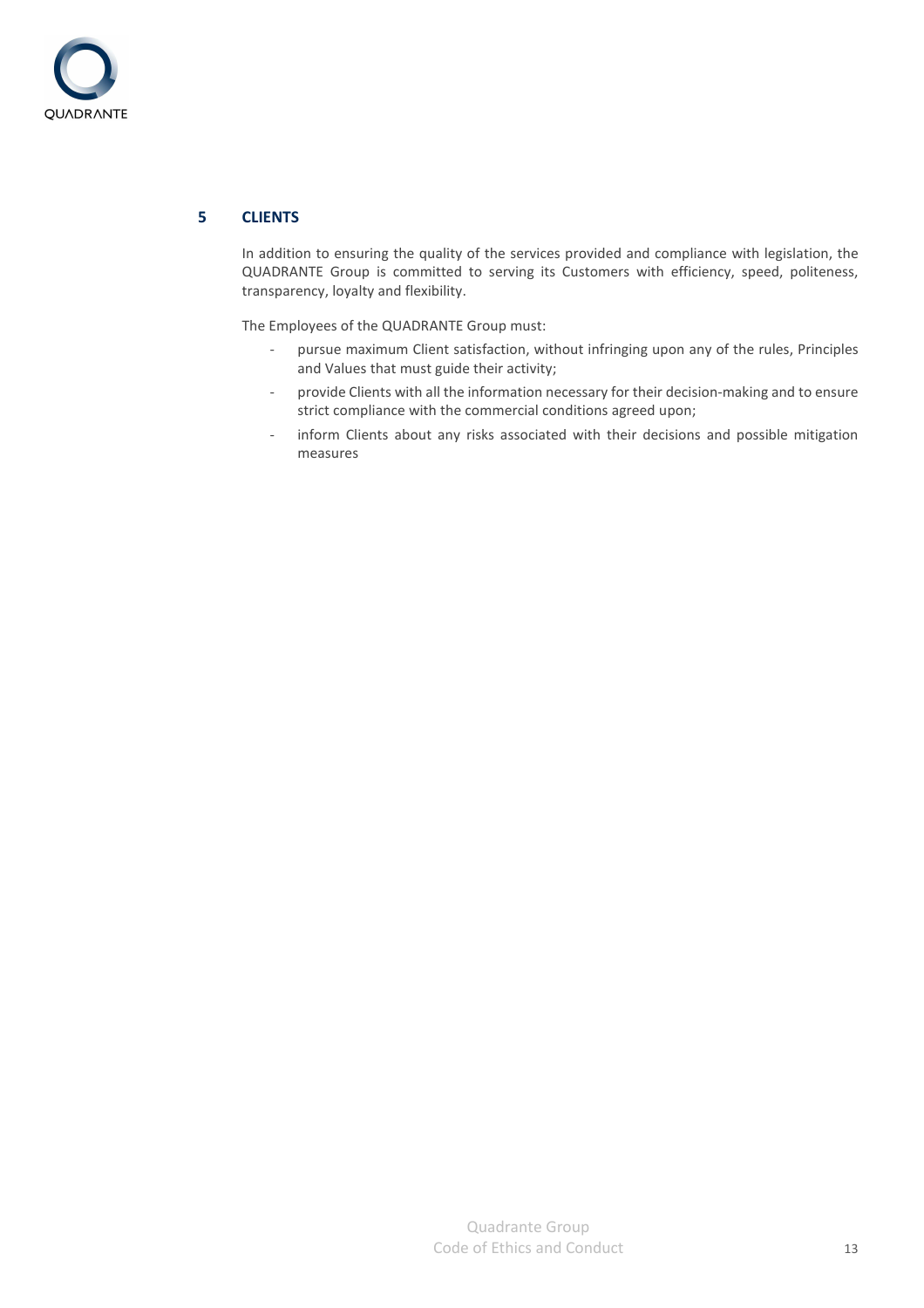

# **6 SUPPLIERS AND BUSINESS PARTNERS**

#### 6.1 Commitments to Suppliers and Business Partners

The Group takes on the following commitments with its suppliers and business partners:

- to select them based on clear and unbiased criteria, but looking for lasting and recurrent relationships;
- to be clear and systematic in evaluating the performance of Suppliers and Business Partners and give them feedback about it in order to allow for the continuous improvement of the business relationship;
- to ensure a clear and fluid relationship, especially with regard to communication and cooperation, in order to ensure high productivity and efficiency both for the Group and for the Supplier/Business Partner;
- to respect the confidentiality of all information received from suppliers and partners;
- to encourage suppliers and business partners to adopt environmental and social best practices and ensure compliance with the standards established in this Code;
- to refrain from hiring employees who formerly worked for any suppliers or business partners without a prior agreement.

#### 6.2 Commitments by Suppliers and Business Partners

Suppliers and Business Partners must commit to the following:

- to adopt an appropriate and dignified behaviour, which is consistent with the prestige of the QUADRANTE Group, namely when communicating with any third parties;
- to refrain from using any Confidential Information received from any Employee of the QUADRANTE Group for their benefit or disclose any Confidential Information to any third parties, also undertaking to take all necessary measures to ensure that such information remains confidential;
- to ensure that any Group assets are used only for the professional purposes agreed upon, while protecting them and using them in a rational and sensible manner;
- to safeguard the QUADRANTE Group's commercial relations with its Clients, in particular, refraining from using for personal benefit or transmitting to any third parties any contacts or activities in which they have been involved with QUADRANTE Group Clients, except in the context of curricular references;
- to refrain from directly soliciting Clients with whom it was involved while working with the QUADRANTE Group to, in any way, originate or have as a direct consequence a direct commercial relationship with them, except if such Clients are already proven to be Clients of the Supplier or Business Partner; and forthwith inform the QUADRANTE Group in case it receives any solicitation from Clients of the QUADRANTE Group to this aim
- to ensure a clear and fluid relationship with the QUADRANTE Group, especially with regard to communication and cooperation, in order to ensure high productivity and efficiency;
- To refrain from hiring employees formerly working for the QUADRANTE Group without prior agreement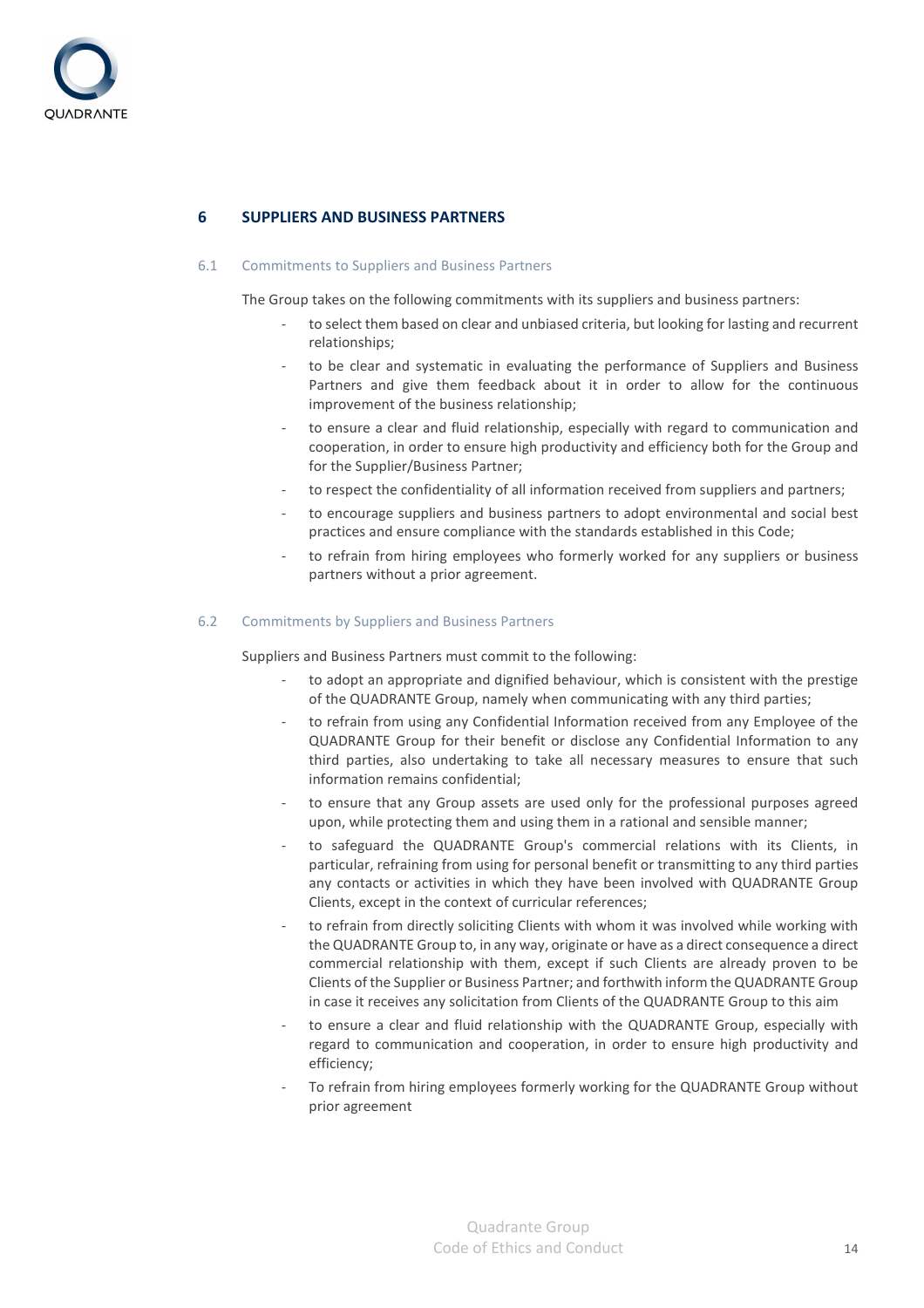

# **7 COMPETITORS**

The QUADRANTE Group respects its competitors and seeks to overcome them in a healthy way, by being more competitive at offering superior quality services. Our relationship with competitors obeys the rules of cordiality and mutual respect and does not condone any attitudes that are tantamount to slander or defamation against any competitors.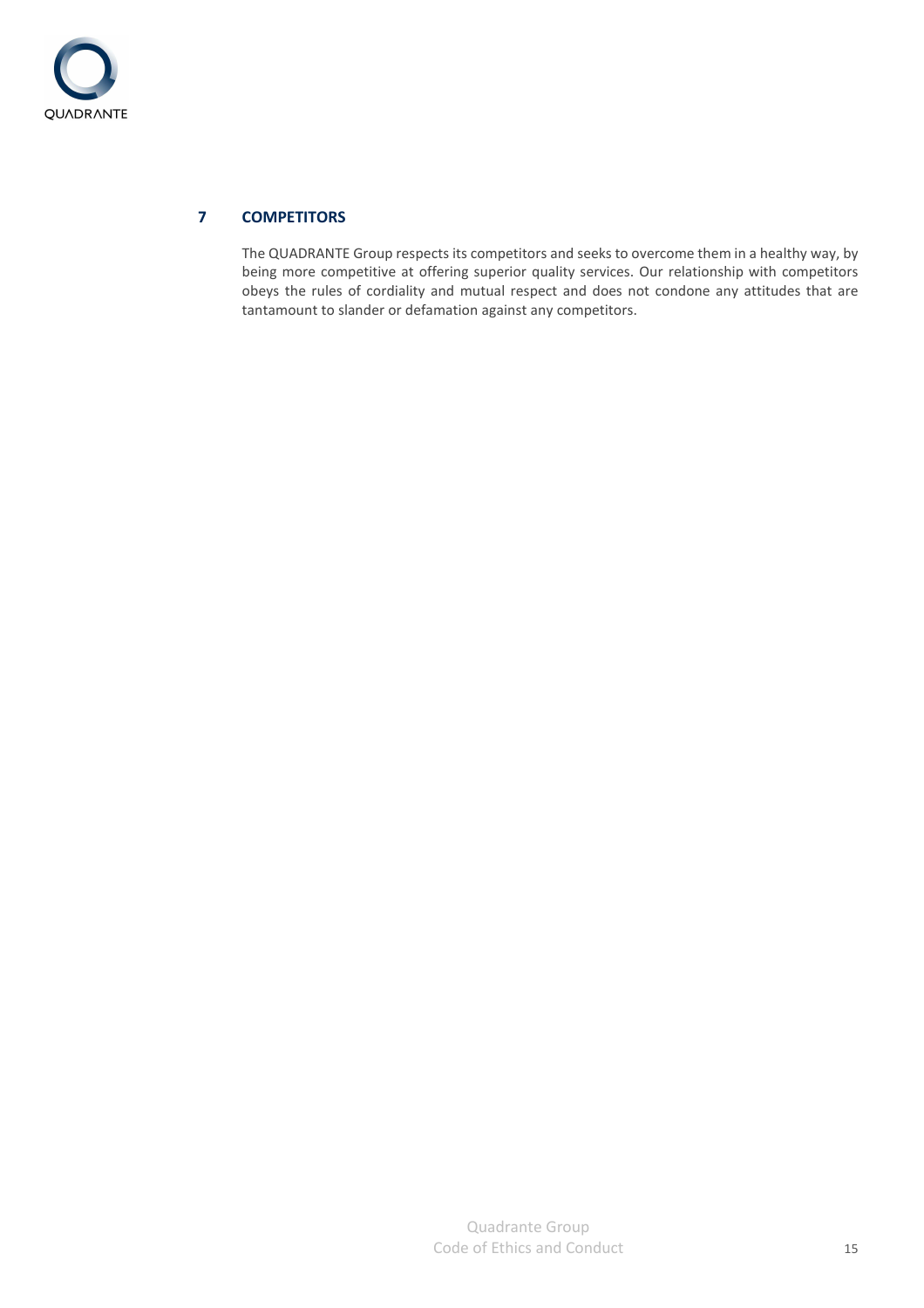

# **8 COMMUNITY AND ENVIRONMENT**

#### *A company of engineering and architecture consultants focused on designing the best solutions.*

We are fully aware of the importance of the Infrastructures and Buildings we design, both for our Clients and for society. We understand their impact on the natural and social environment and believe that their preservation is crucial. We know that the essence of our business is to focus on solutions and that is why we work in multidisciplinary teams, based on the experience and innovative capacity of our professionals.

The QUADRANTE Group seeks to adopt the best environmental practices, and design Infrastructures that promote the most rational use of resources and maximum efficiency.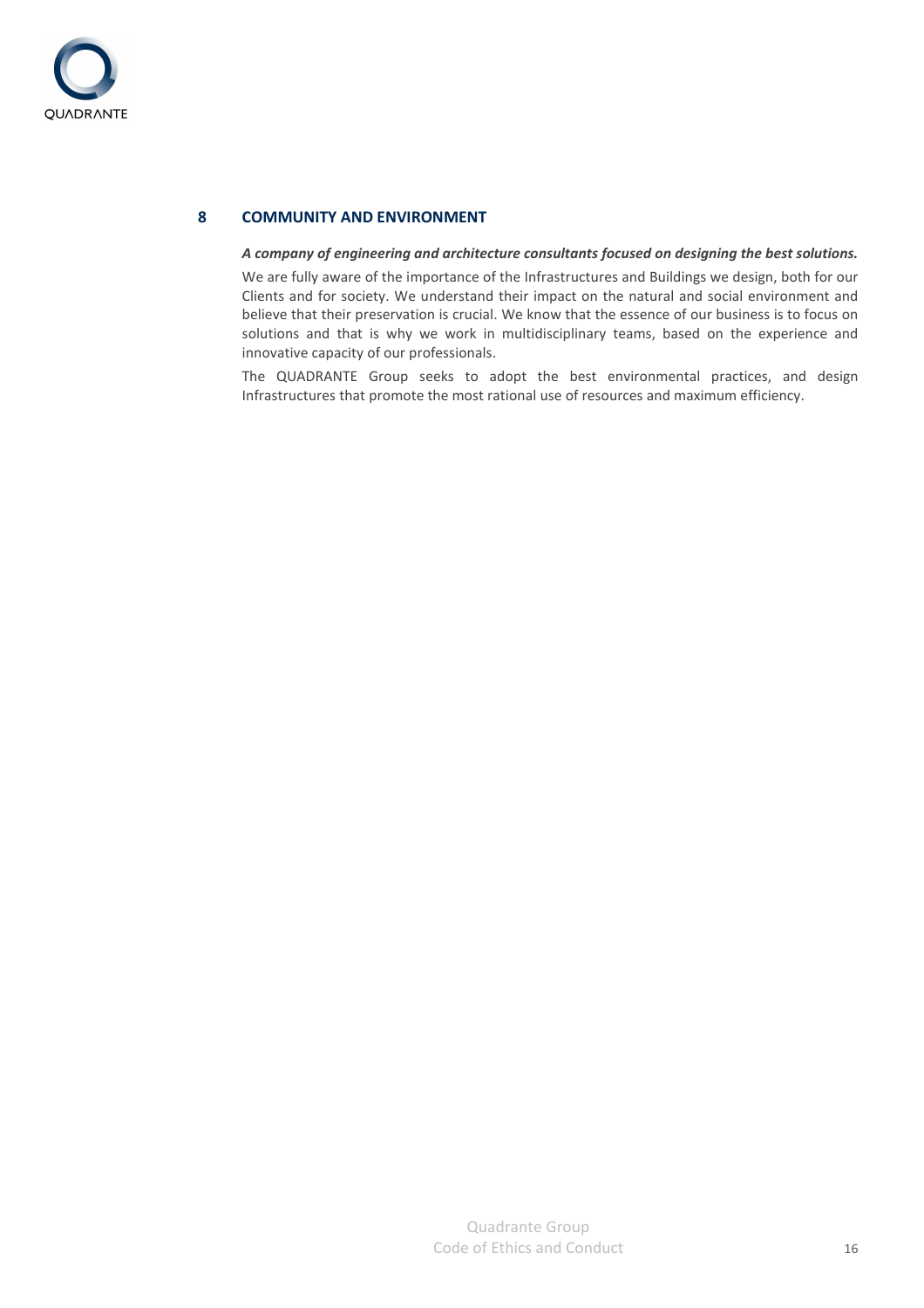

# **9 BUSINESS CONDUCT**

#### 9.1 Use of the Group's Resources

The assets of the QUADRANTE Group are exclusively meant for professional use and are not to be used by Employees, Suppliers or Business Partners for their own benefit or for that of any third parties.

Each employee is responsible for correctly using the property and assets of the QUADRANTE group entrusted to them within the scope of their duties, promoting a rational and efficient use and avoiding waste, which has a negative effect on the Group's profitability and sustainability.

The aforementioned goods and assets include, but are not limited to, mobile devices (e.g. mobile phones, tablets), utensils, accessories, computers, printers, fax machines and other computer equipment, hard copies or digital copies of data documents, drawings, designs, templates, vendor or client lists, spreadsheets or other programs provided by the QUADRANTE Group, as well as Works Carried out.

The Employees undertake to safeguard the assets mentioned above and to refrain from copying or removing (electronically or otherwise) such property outside the premises of the QUADRANTE Group, except for professional reasons and only with the consent, even if tacit, of the hierarchy.

At the time of termination of the employment contract, and regardless of the fact that caused it, Employees must return to the QUADRANTE Group any assets belonging to the company and shall keep no copies thereof, on any media.

#### *Various relationships, one single conduct*

*In my daily life, I talk to several people, I play several roles, I interact with different organisations and I carry out many functions.* 

*The QUADRANTE Code of Ethics and Conduct inspires me and guides my conduct so that I can act consistently in all these relationships, be it with clients, partners, suppliers or co-workers, in conversations, social media, meetings, etc.* 

*I am a unique person and, therefore, I follow a single line of conduct, which is aligned and ruled by QUADRANTE's culture and conduct guidelines, regardless of the interlocutor or means.* 

*This is how I build trust, credibility and respect towards everyone around me*.

The innovations or inventions developed by the Employees in the course of their work and any property rights related thereto shall be incorporated into the assets of the QUADRANTE Group and shall belong to it even after the Employee in question leaves the Group.

The use of the QUADRANTE Group's personal communication means and equipment (telephone, internet and others) is to be restricted to professional use. The Internet may not be used for sending or receiving any information that is offensive, aggressive or that offends common decency. The QUADRANTE Group, except in case of any mandatory legal limits, and insofar as necessary in terms of Security or to ensure the continuity of the service, may freely access any records and computer or electronic data in equipment made available to Employees, including electronic correspondence sent or received using the electronic address provided.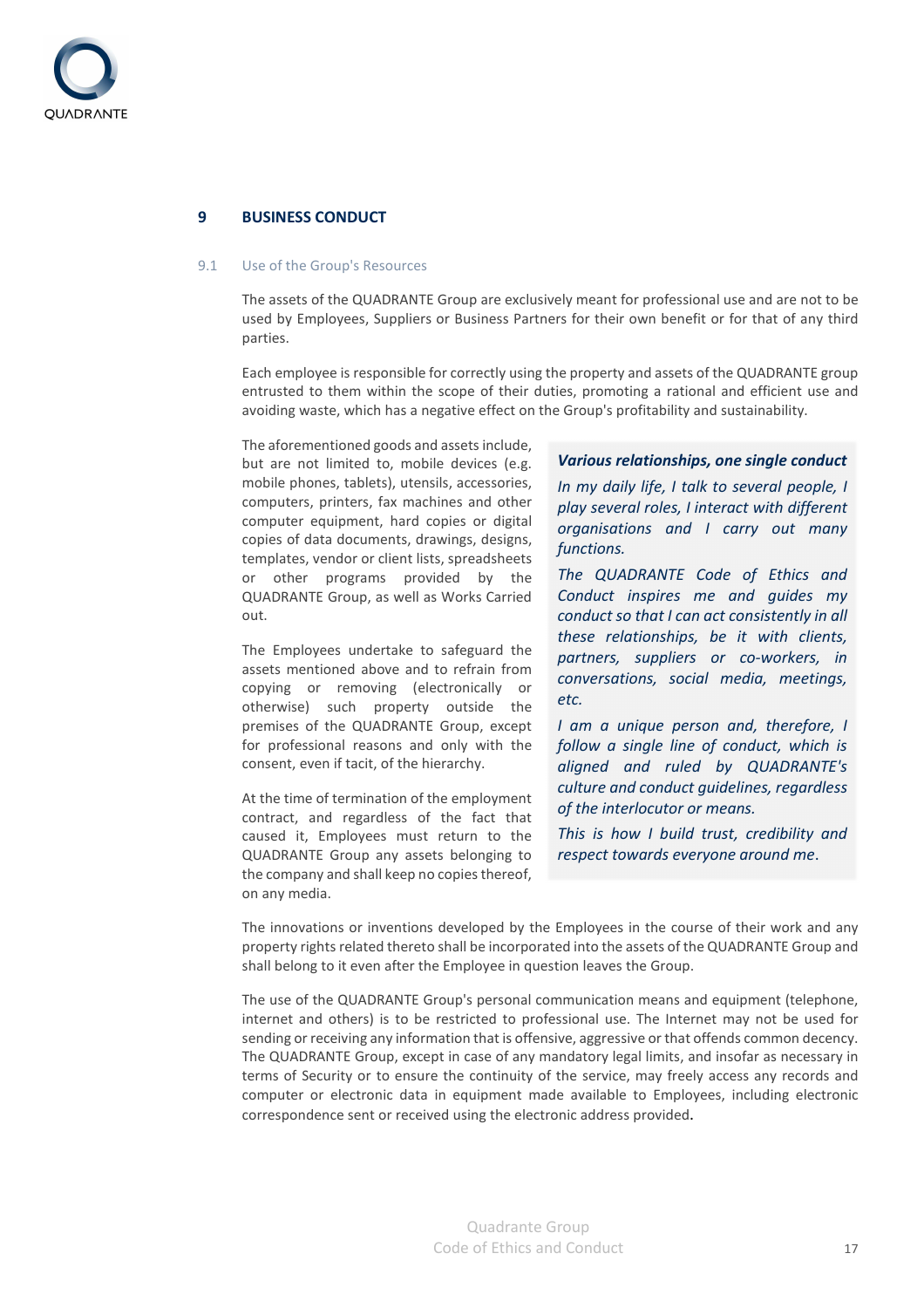

#### 9.2 Use of the Group's Information

The QUADRANTE Group recognises the Right to Information on matters of public interest, even when it concerns private companies.

However, the Group and its Employees are committed to ensuring the confidentiality, privacy and integrity of any Information to which they have access within the scope of their activity.

All Employees, as well as the Group, shall maintain the confidentiality of any and all confidential facts and information, respecting the rules established in this regard.

None of the Group's internal information is to be disclosed or shared with any third parties, including Client names, works completed or in progress or any internal documentation belonging to the Group without prior authorisation from the competent body.

The Group has an exclusive channel for disseminating information to the outside. Such information is authorised and approved before being disclosed in compliance with the Group's Confidentiality commitments.

The QUADRANTE Group collects personal data relating to the employment relationship with Employees and Candidates, ensuring that their treatment complies with the requirements of the General Data Protection Regulation (GDPR).

#### 9.3 Conflicts of Interest

A Conflict of Interest arises when personal or third party interests interfere with the interests of the Group.

All Employees undertake to:

- take on a loyal behaviour towards the QUADRANTE Group, avoiding any situation or activity that could lead to a conflict of interests or impair their professional performance (such as competing parallel activities or professional interactions with any third parties with whom there is a relationship of close kinship or friendship);
- refrain from exercising any function or negotiate, on their own behalf or on behalf of others, in competition with the companies of the QUADRANTE Group;
- refrain from intervening in decision-making processes that may result in a potential conflict of interest, especially in cases directly or indirectly involving any organisations in which they have collaborated in the past or involving relations of close kinship or friendship, and, in the impossibility of refraining from intervening in such processes, request prior authorisation to do so from the Executive Committee.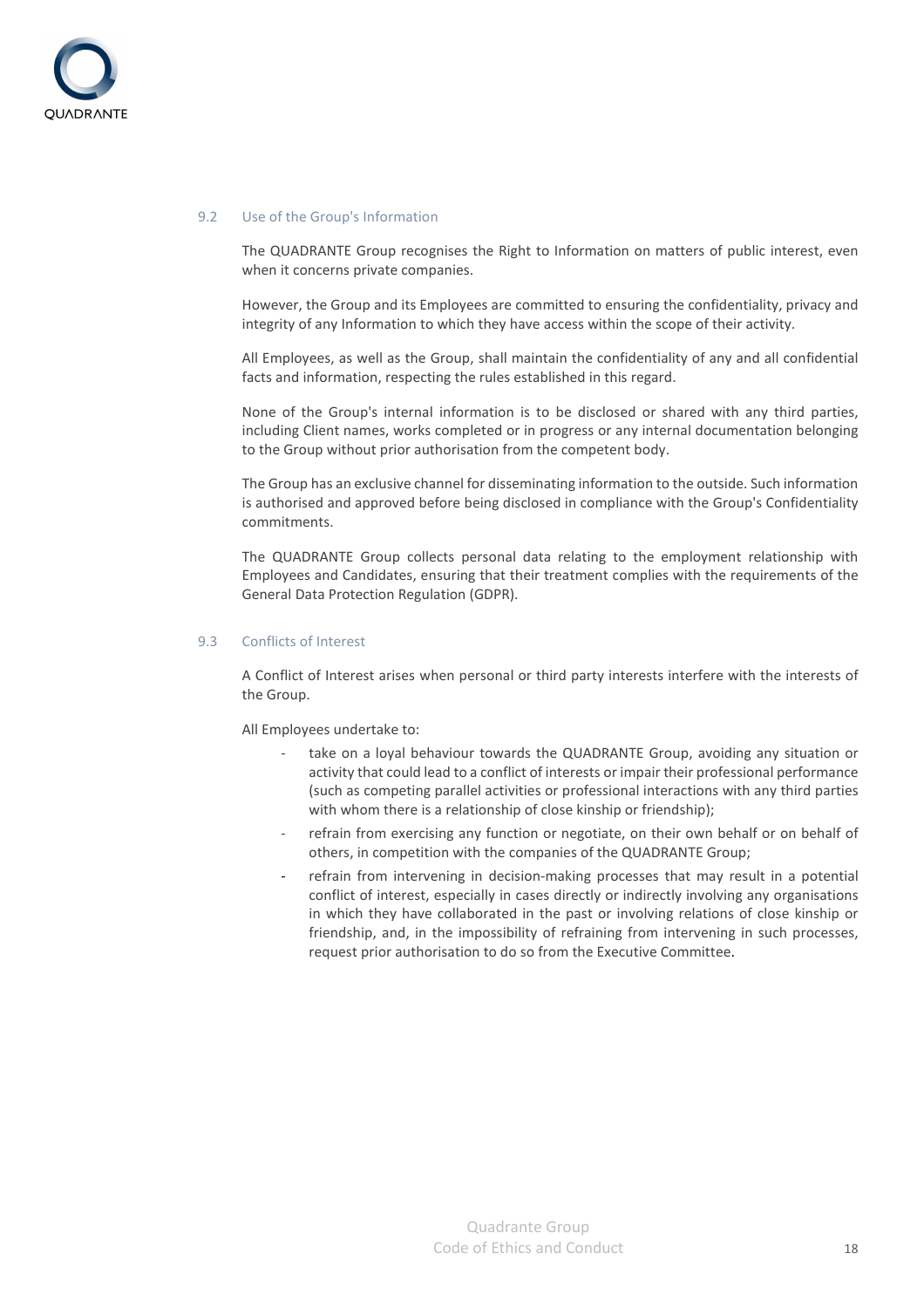

#### 9.4 Gifts

Employees must refuse any benefits or gifts offered to them by any Clients, Suppliers, Partners or any other entities with the purpose of influencing or rewarding the contracting of Group services over an individual amount of 200 euros.

However, should it not be feasible to refuse or return them, such assets must be handed over to the Group, and the Employee must deliver them to the Human Resources department, to be distributed at the Group's Christmas party.

Under no circumstance may an Employee accept travel or accommodation offered by Group Suppliers or suppliers of construction equipment or materials.

The offering of goods to any external entity is only admissible if carried out on behalf of the company, in accordance with common practices in the sector and country in question and must be approved in advance by the Executive Committee.

#### 9.5 Corruption and Bribery

The Group is committed to carrying out its business in an honest and transparent manner, following a zero-tolerance policy towards any practice of active or passive corruption and taking all measures to avoid it.

The Group is involved in a wide range of large-scale infrastructure investments and projects promoted by private and public companies, as well as government agencies and the like. We also interact with Regulators and inspection authorities. In any case, bribes, illegal commissions or payments or offers of any valuables that may unduly influence or reward a customer for ordering, purchasing or using our services are strictly prohibited, whether delivered directly or through a sub-consultant or any other agent.

All Employees must demonstrate an exemplary conduct, based on Integrity, Justice and Respect, values that are embedded in the rules that govern our behaviour. Therefore, all are required to:

- comply with all laws and regulations applicable in all countries in which we operate;
- abstain from any conducts that may implicate themselves, other employees or the Group in unlawful or unfair practices;
- refrain from any anti-competitive behaviour or practices;

No contract negotiation or performance shall involve any conduct or actions that are or could be considered active or passive bribery. No Employee or person associated with the Group may, directly or indirectly, grant any benefits, of any nature, to any third parties for the purpose of obtaining commercial or business advantages.

All Suppliers and Business Partners conducting business on our behalf must also meet these requirements.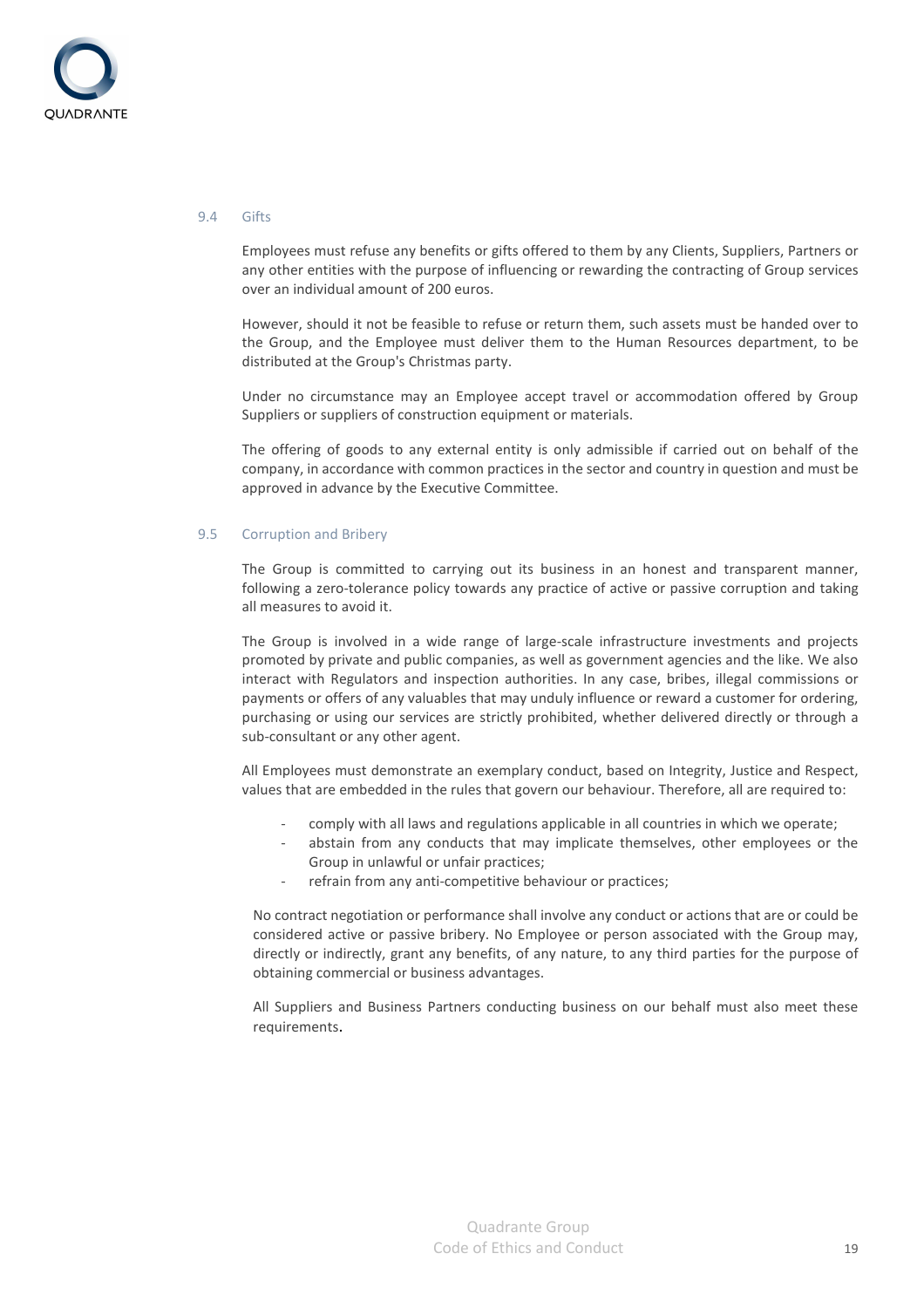

# **10 PROVISION OF INFORMATION, REPORTS AND COMPLAINTS**

#### *How should I proceed?*

*If I witness any behaviour that is not in line with the Code, I must inform the hierarchy, because that is what is expected of me.* 

*I must not be conniving or complicit in a situation that destroys value and harms all those who are doing their job properly and giving their best every day. By acting responsibly, I am ensuring the sustainability of the company and of all of us.* 

The Quadrante Group undertakes to maintain appropriate channels for complaining, reporting and/or obtaining clarifications on any matters contained in this Code.

The Quadrante Group shall ensure discretion and non-retaliation in relation to any complainant, as well as the fair treatment of the persons involved.

To this aim, Employees must contact (at their discretion, as they deem most appropriate in view of the specific situation being reported):

#### **The Quadrante Group's Human Resources Department**

A/C: Dra. Gabriela Silva Tel: +351 210 067 200 Email: gsilva@qd-eng.com

#### **CEO of the Quadrante Group**

A/C: Eng.º Nuno Costa Tel: +351 210 061 200 Email: ncosta@qd-eng.com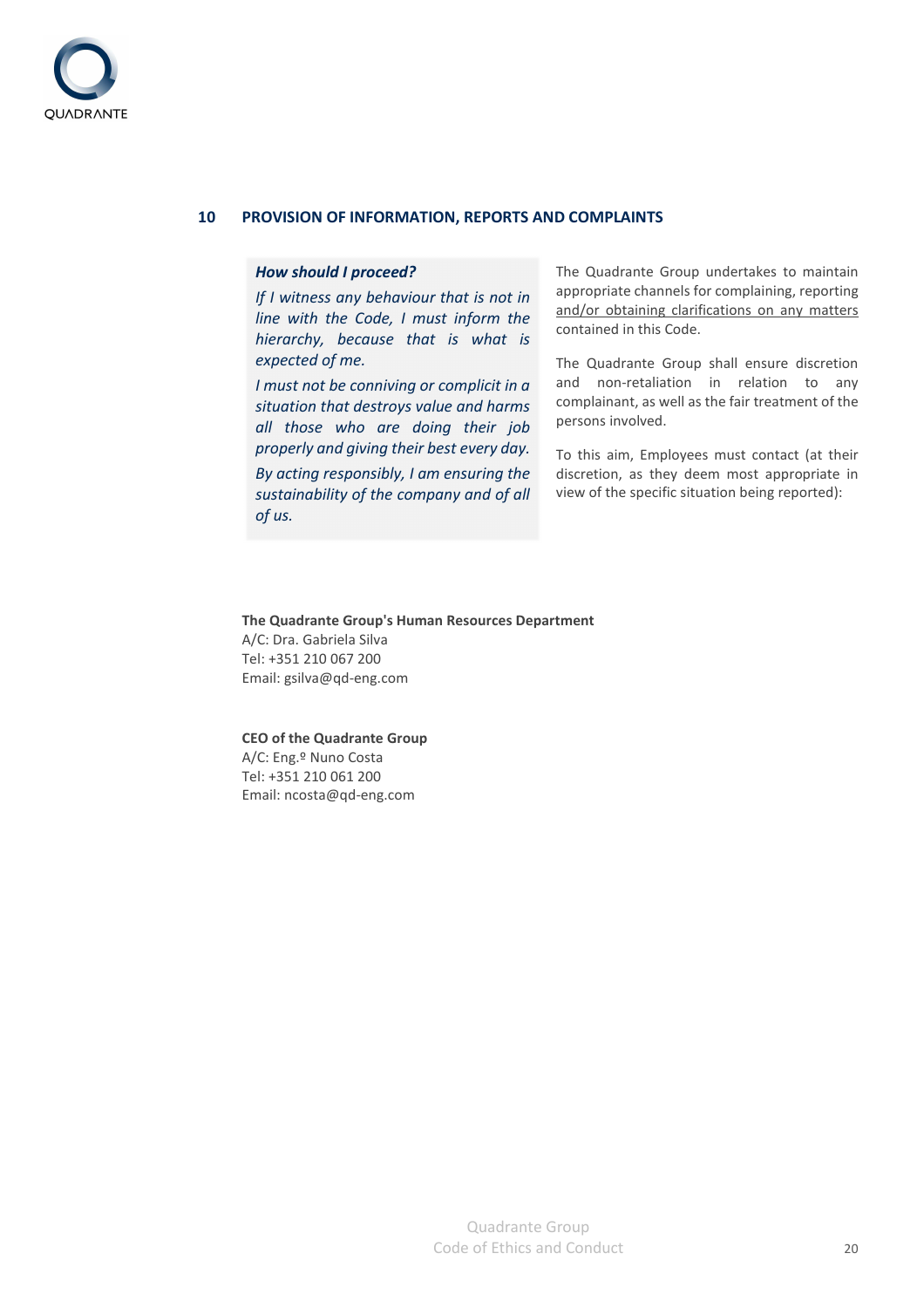

# **11 NONCOMPLIANCE**

The failure to comply with the principles and rules set forth in this Code by any Employees of the Quadrante Group may be considered a serious violation of the duties of conduct and may lead to the application of disciplinary sanctions or even to the need to establish criminal liability.

In the case of Harassment, the breach of the principles and rules of this Internal Note may be considered a serious violation of the duties of conduct and may give rise to the application of disciplinary sanctions or the establishment of criminal liability, under the terms of Law no. 73/2017 of 16 August on the prevention of harassment at work.